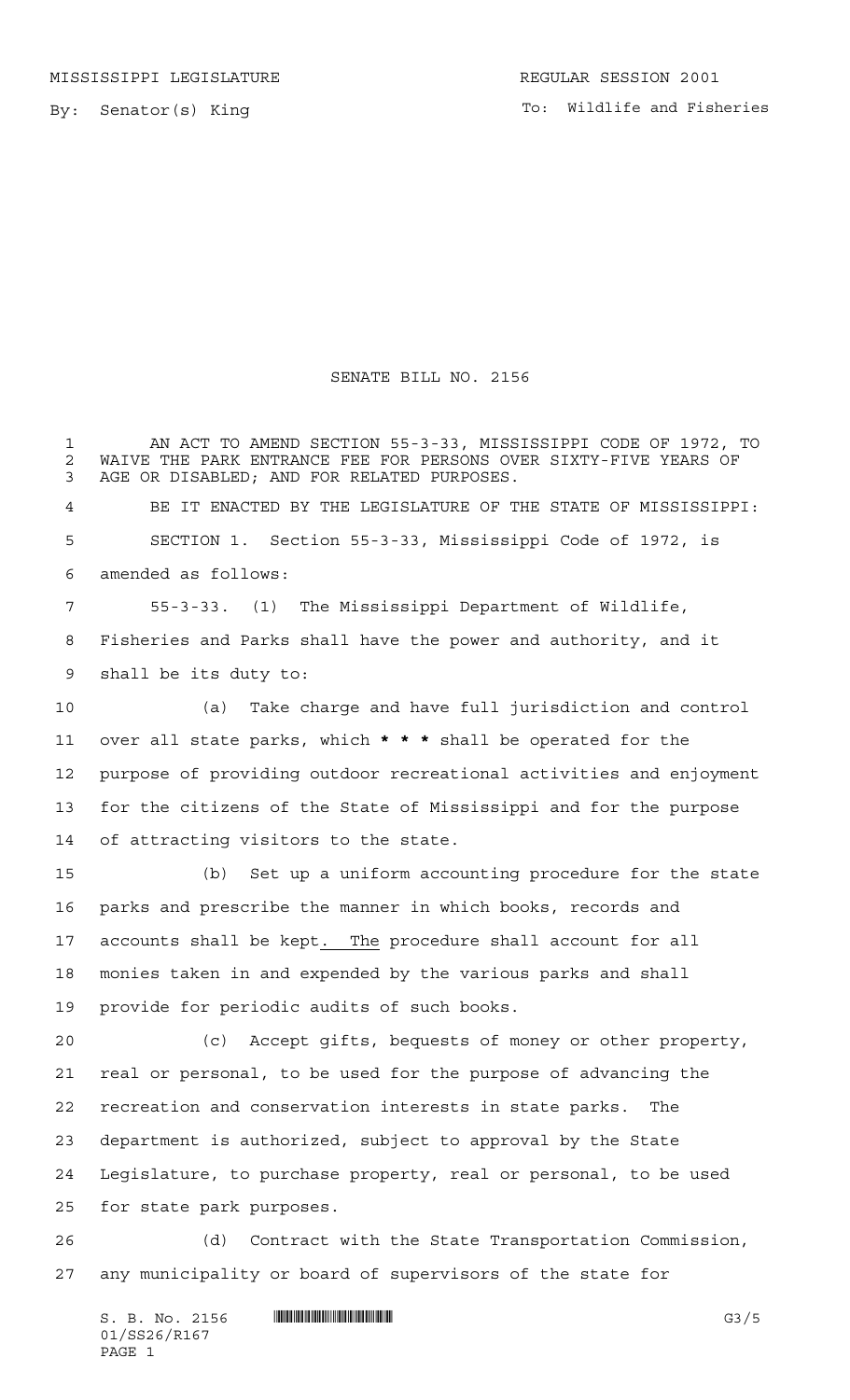locating, constructing and maintaining roads and other improvements in state parks and for payment of a part of the costs thereof; however, no county or municipality more than twenty-five (25) miles distant from a state park may contract for, or do, or pay for any such work for a state park other than the International Gardens of Mississippi. Any county or municipality authorized to assist financially under **\*\*\*** Sections 55-3-31 through 55-3-51 is authorized, in the discretion of its respective governing authority, to set aside, appropriate and expend monies from the General Fund for the purpose of defraying such expense after a mandatory election is held on the question within the county or municipality.

 (e) Designate employees as peace officers with power to make arrests for infraction of the rules and regulations of the department. Such officers are authorized to carry weapons and to enforce the laws of the State of Mississippi within the confines of a state park.

 (f) Enforce and delegate the responsibility to enforce all reasonable rules and regulations governing the occupancy and use of lands and waters in state parks under its jurisdiction, supply recreational and conservation facilities and charge fees for the use of same; review all rates and charges for facilities and accommodations furnished at the various state parks annually, making such charges as are justified; and establish fees for entrance to state parks. Persons sixty-five (65) years of age or older and disabled persons shall be exempt from entrance fees. The park entrance fee for a car shall be waived if every person in the car is sixty-five (65) years of age or older, or is disabled. Each park shall retain from revenues generated therein, a sum sufficient to pay necessary expenses of operation, but in no event

 (2) The department shall have the authority to lease to any entity, sell and convey or otherwise transfer to any county or

to be less than seventy-five percent (75%) of such revenues.

 $S. B. No. 2156$  . And the set of the set of  $S. B. N_{O}$  . 01/SS26/R167 PAGE 2